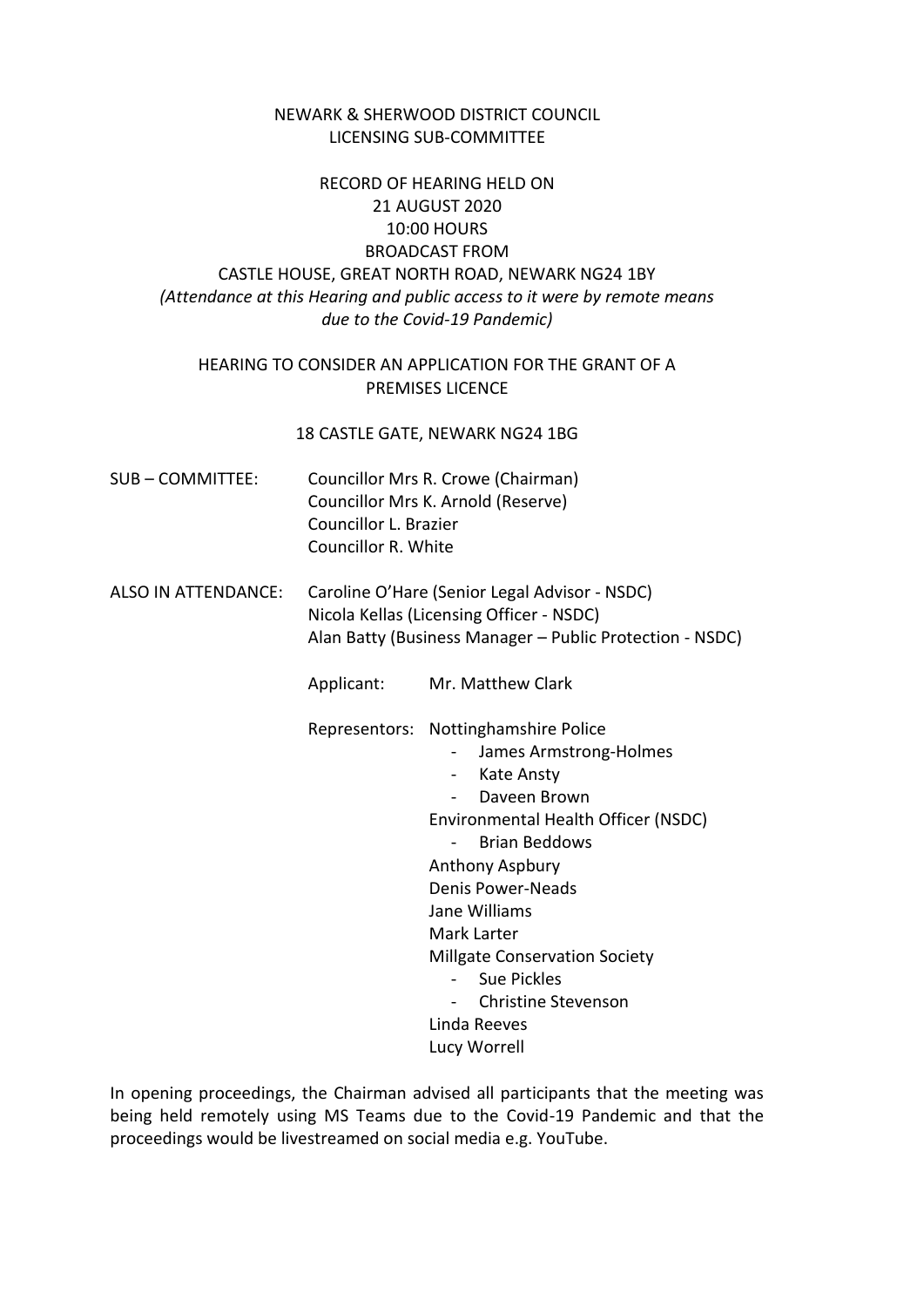Prior to the commencement of the Hearing, the Panel's Legal Advisor advised all parties of the key considerations for determining the application to grant the premises licence. She reminded those present that any decision must promote the four licensing objectives. She advised that any decision must be justified and proportionate to the full circumstances relevant to the application and any applied conditions, should the licence be granted, must be reasonable.

## **Presentation by Licensing Officer**

The Licensing Officer presented to the Panel details of the application made by Corn Exchange Newark Ltd. The report before the Panel presented Members with a summary of the application. It also noted other licensed premises in the area and that representations had been received in relation to the application.

The report set out the legislation in relation to the powers that licensing authorities had to grant the premises licence, the options available to the Panel and the relevant policies and guidance.

## **Questions to the Licensing Officer**

Mr. Power-Neads sought clarification as to why relevant comment from the Fire Authority was not included in relation to public safety. The Panel's Legal Advisor advised that whilst this could be included as part of the Panel's consideration they could not duplicate the Fire Authority's legislation and any such condition placed on the Premise Licence, should it be granted, was a matter for them. The Licensing Officer advised that the Fire Authority were a Responsible Authority and had not submitted any comments in relation to the application.

Prior to the Applicant's presentation, the Chairman acknowledged the late submissions circulated that morning just prior to the Hearing. She confirmed that they would not be considered due to there being insufficient time for the Panel to read them.

### **Presentation by the Applicant**

The applicant, Mr. Matthew Clark, advised that whilst he owned the site he had not, to-date, ran a business from there. He provided two presentations to the Panel and those participating in the Hearing, setting out his vision and business case for how the premises would operate.

Mr. Clark stated that the application was not for a premise licence to operate a night club. The major change from previous operations was the provision of food, stating that there was nothing else like it in the town. It was a food hall type provision, transient and ever changing. He added that he would also be looking to do an online delivery service for which he would employ his own couriers. This service would also deliver alcohol, high end coffee provision and soft drinks. He commented that he had had some interest in the food concessions and that this could be a break even in terms of profit for the venture.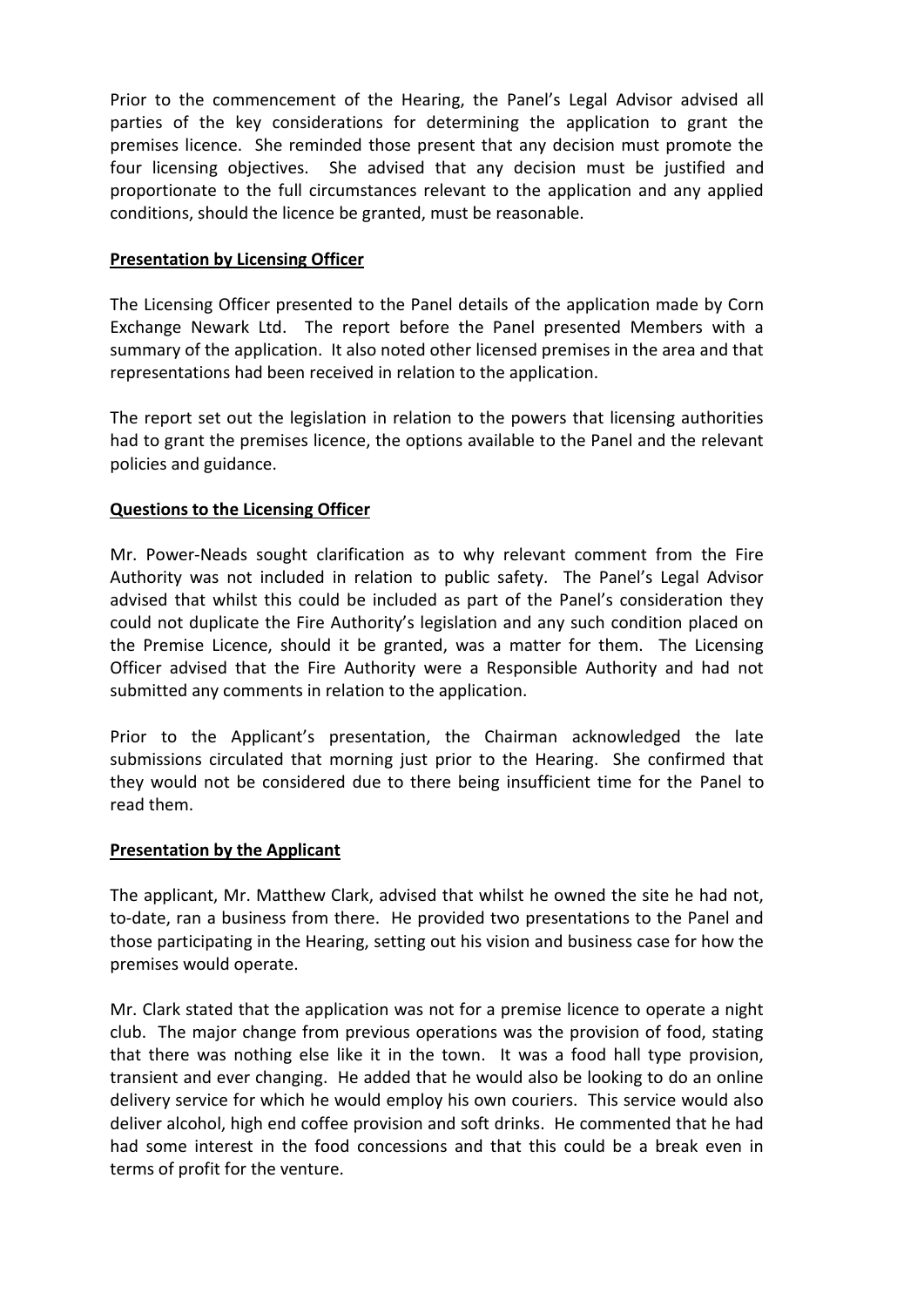It was noted that the building was split over three floors with each floor offering a different experience.

The first floor was a balcony area and would offer high end refreshments together with a unique games experience being provided on the ground floor. It was hoped that this would attract customers to the venue rather than them travelling to Nottingham or Lincoln.

The basement would be a 'high energy' space with a limited number of operating hours. It would be expected of customers to be well behaved and well dressed. Mr. Clark stated that he was confident that this area could be maintained safely and without causing any issues for the Police or residents. A small external area would be provided for smokers.

It was proposed that the outdoor area consist of a Secret Gin and Herb area which would require a specific access code to gain entry. There would also be a bandstand to provide outdoor entertainment.

Mr. Clark also advised that he had carried out an online public consultation with some 600 forms completed, providing the Panel with a flavour of the responses received.

#### Questions to the Applicant

The Chairman queried what the hours of use of the bandstand would be. Mr. Clark advised that it was a key area for the outside of the venue but that it was likely that it would only be used during the summer months. Live music would be provided on Saturday and Sunday afternoons but flexibility was sought. Mr. Clark stated he would be happy to cease live music outside at 23:00 hours.

Councillor White queried who would get access to the Secret Gin and Herb area. Mr. Clark advised that this would be a small area with a hidden doorway e.g. in a picture frame with a hosted entry. It would trade on a Friday and Saturday and customers would be required to book in advance through an online portal.

Councillor White also queried whether Mr. Clark was proposing to set up Pastor Support. Mr. Clark advised that they were good for business and was very interested in establishing such a venture.

In noting the capacity of the basement area being 200 people, Councillor Brazier queried what plans Mr. Clark had in place to avoid all customers leaving at the same time. Mr. Clark indicated that the current licence allowed the premises to remain open until 3am. There were 3 separate entrances to the area but these were all accessed via the front door so access and egress could be easily managed. He stated that the peak time when it was anticipated that the area would be at capacity was 00:30 hours but that he believed that there would be less than 100 people in for an hour prior to leaving time. In response, Councillor Brazier commented that this was only a prediction, noting that there would likely be a large number of students at the venue. Mr. Clark advised that he had significant experience in the field and was confident of the figures, using data from other venues he managed. He added that the areas within the venue would have different closing times.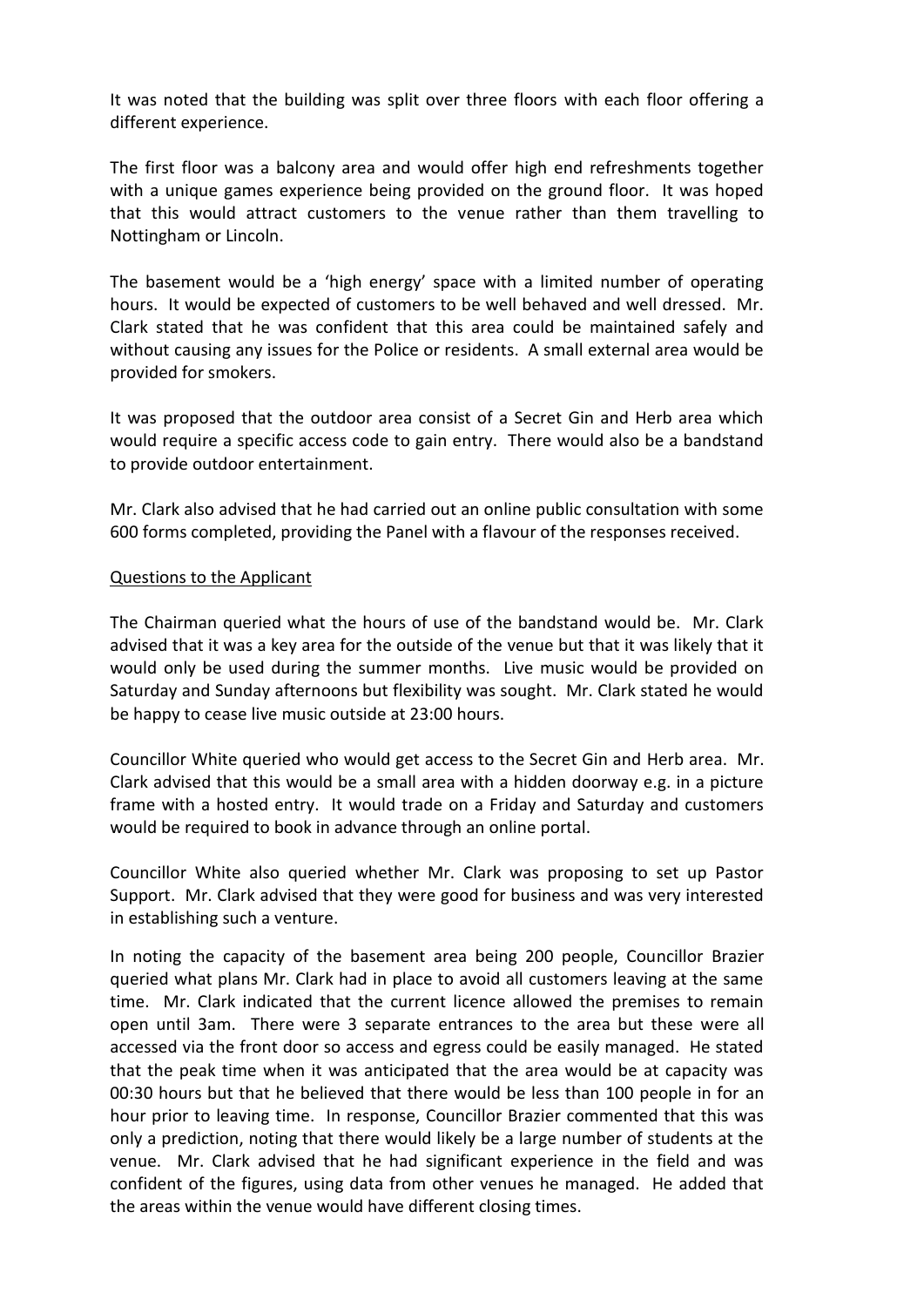The Chairman queried as to the latest entry time proposed. Mr. Clark advised that he believed there would be in-site migration of customers but there would probably be no entry permitted after 01:30 hours but would like some degree of flexibility on this.

In relation to the proposed delivery of food and alcohol the Panel's Legal Advisor queried what controls would be put in place to stop underage drinkers ordering low cost food with a high volume of alcohol. Mr. Clark advised that the £10 minimum value of an order was as a result of a request from the Police. He stated that he would like to be able to deliver alcohol without food e.g. to a cocktail party. All necessary precautions would be taken, similar to those of a supermarket delivery. He would not carry out late-night deliveries and would also operate a Challenge 25 Scheme. The delivery driver would request sight of identification and take a photograph of what was provided. An enhanced challenge would also be operated with 2 forms of identification being requested. The driver would also be required to seize the identification if it was invalid and report the incident to the Police.

The Legal Advisor also sought clarification on how footfall to the basement area would be managed. Mr. Clark stated that it was anticipated that diners would migrate within the venue but access to the basement area was from one point only. This would mean that the diners would have to leave the premises to then gain entry to the basement from the external access.

In noting the comments in support of the venture, the Police noted that some had expressed concern about the state of the building and also with the proposed terminal hour. Mr. Clark acknowledged this to be so adding that from the 600 replied received, approximately 10-15 had expressed those concerns.

The Police noted access point to the building but that it had many exits. Mr. Clark advised that each area had its own separate fire escape exit which were all exclusive to that particular area. The Police queried whether the venue could be exited at the rear of the building. Mr. Clark stated that it was his wish that the building enhanced the area. He anticipated closing about 10.30pm with that time being dictated by the sunlight in the winter months. Exit from the area would be controlled by registered door staff.

The Police queried how the proposed delivery service would operate. Mr. Clark stated that he would have his own fleet of drivers but that this service was not a 'deal breaker'.

In relation to the stated occupancy figures, the Police commented that the premises had been closed for a number of years so they were only an estimation. Mr. Clark acknowledged that to be the case.

In relation to the proposed £400,000 Mr. Clark noted was required to refurbish the venue, the Police queried whether he considered this sufficient. Mr. Clark advised that the building was watertight and was not dilapidated. There was only little structural work required.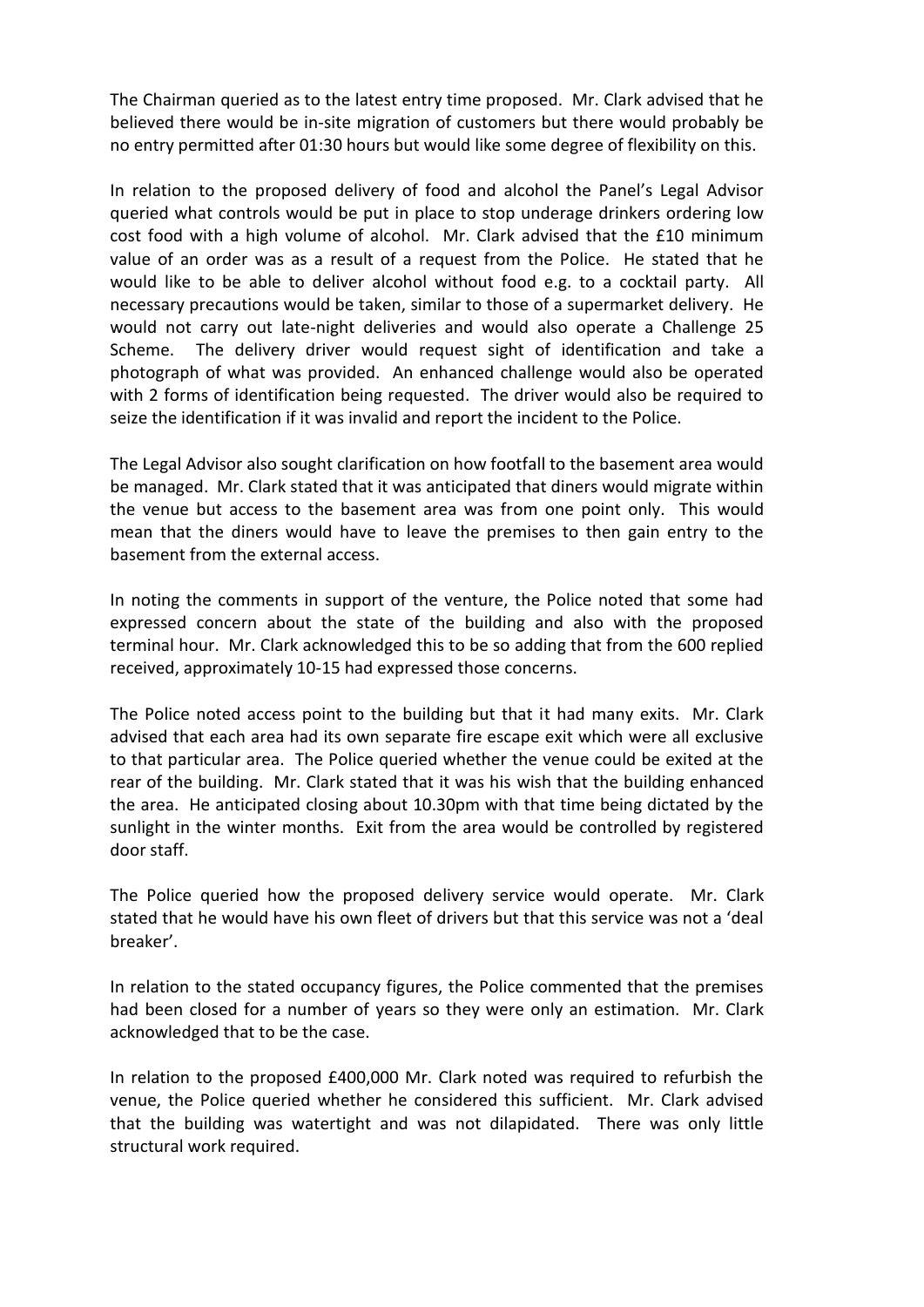In noting that Mr. Clark had posted a letter to neighbouring properties late the previous night the Environmental Health Officer (EHO) stated that, if granted, the proposed 4am termination hour for the venue together with the provision of a smoking area for those customers using the basement, whether this would create noise nuisance for the nearby residents. Mr. Clark advised that there would be a presence of SIA staff whenever the basement was in use.

The EHO queried whether Mr. Clark would consider amending the hours he had applied for for the outside areas. Mr. Clark stated that he would wish to close the outside area 30 minutes before the premises closed. He added that the application was for a 04:00 hours termination throughout but would accept that the garden area not be used after 02:00 hours. The EHO queried whether Mr. Clark would consider not playing amplified music. Mr. Clark noted that regulated entertainment could be played until 23:00 hours without licence. It was noted that in the letter to his neighbours, Mr. Clark had indicated that it would only be played 4 days in any one week. Mr. Clark stated that this was an outside area and would not be utilised as frequently during the winter. The EHO also queried with Mr. Clark would be prepared to undertake some noise modelling prior to the venue opening. Mr. Clark stated that he did not wish to be a nuisance to his neighbours who resided more to the front of the venue that the rear.

Mr. Aspbury highlighted the consultation undertaken by Mr. Clark. He queried whether he considered it to be valid and met the necessary tests, given that he was relying on it for his application. The Legal Advisor advised that it was a decision for the Panel Members to consider whether the consultation was relevant to upholding the licensing objectives and that Mr. Clark had submitted the application in accordance with licensing law. Mr. Clark advised that the letter to neighbouring properties was to advise them of his contact details. He added that the digital consultation he had carried out continued to receive responses.

Mr. Aspbury noted that the door staff had no jurisdiction outside of the premises and that any issues would be the responsibility of the Police. In response Mr. Clark stated that door staff had no power of arrest either inside or outside the premises.

Mr. Power-Neads stated that he was a former member of the Fire Authority. In looking at the plans, he queried how accurate they were and whether a Fire Risk Assessor had been appointed. Mr. Clark advised that they were envisaged plans for the area drawn up by an ex-Fire Inspector but that he would be having more detailed plans drawn-up in due course.

Mr. Larter noted that the previous licence had been granted with restricted hours and queried what had changed for Mr. Clark to now believe that the venue was viable until 04:00 hours. Mr. Clark advised this it was a new and different business case and was not a nightclub. Mr. Larter commented that if some had been drinking in the establishment all day they would not be a discerning customer by the termination hour. Mr. Clark stated that this would not be permitted and again reiterated that it was a totally different proposal. He added that the proposal was for a multi-faceted venue with different areas being used for different purposes. The hours applied for were required to make the venue a viable business venture.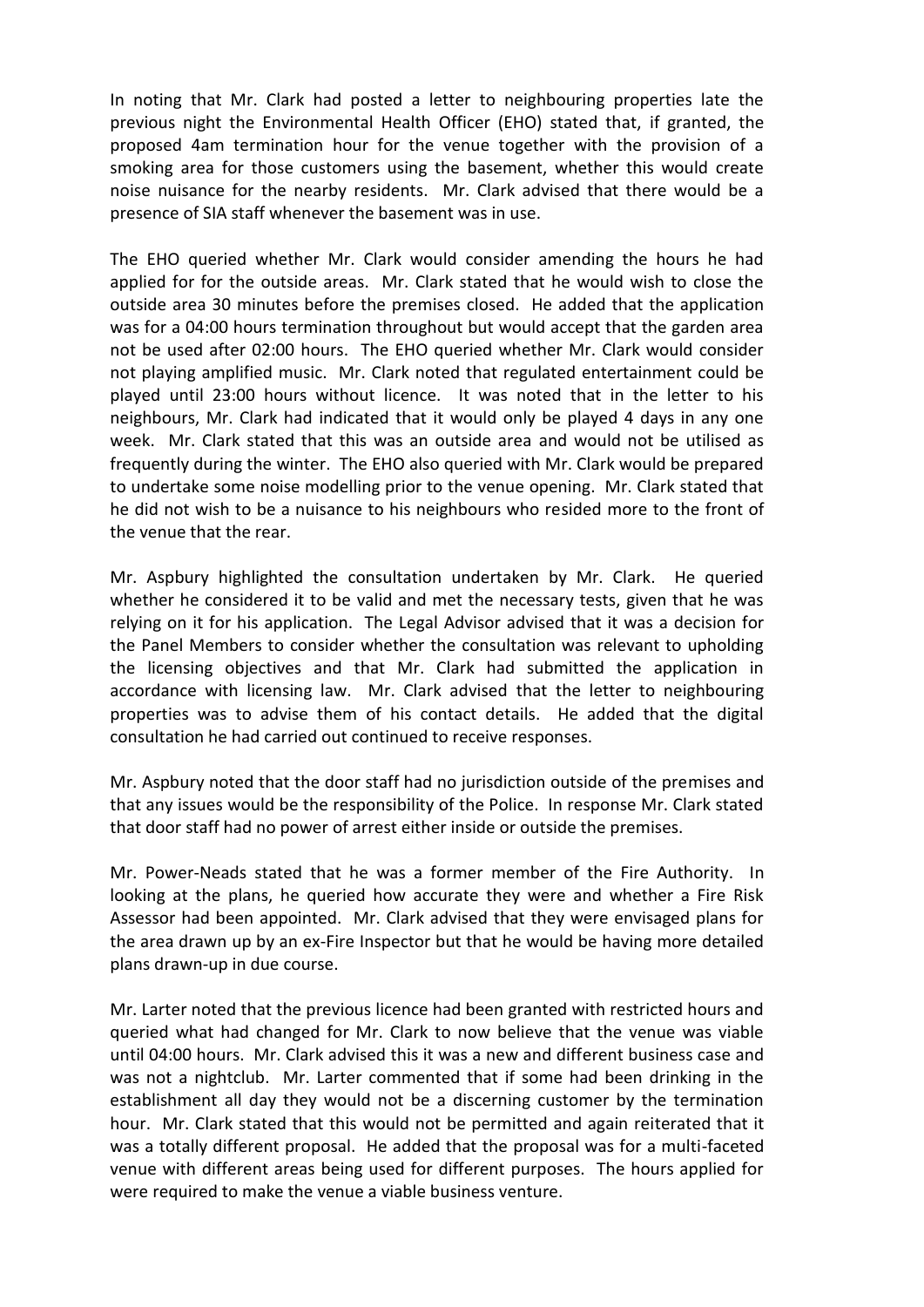## **Presentation by Responsible Authorities**

## NSDC – Environmental Health Officer

The EHO commented that there was concern in relation to possible noise nuisance to neighbouring properties from amplified music as applied for and that, to-date, no noise survey had been provided. It was also of concern that the provision of late night refreshments and alcohol to the external areas of the premises would cause disturbance. In relation to the inside of the premises, he stated that he would have no concerns if the fabric of the building was effectively soundproofed to prevent noise escaping.

The EHO stated that amplified music outside was not satisfactory due to the closeness of the neighbouring properties and should terminate at 23:00 hours and that a noise survey should be submitted.

### Questions to EHO

The Legal Advisor queried whether the use of a sound limiter would effectively reduce the escape of noise from the premises. The EHO advised that it was one method of mitigating this. He would expect that a qualified acoustics specialist would set the levels but he could foresee an issue if external entertainment was provided e.g. a band and they brought their own equipment and amplification. Mr. Clark advised that he would accept a condition that he have an acoustic report undertaken. He added that the outside area was for customers and not for amplified music.

The EHO stated that he did not think it appropriate for the outside area to be used past 23:00 hours unless the escape of sound was demonstrably mitigated, adding that late at night or in the early hours of the morning sound travelled more easily. Mr. Clark noted that alternative legislation to that of the Licensing Act 2003 would deal noise nuisance. The EHO advised that any resident who experienced noise nuisance should contact Newark & Sherwood District Council and this would then be investigated.

In response to whether there was any opportunity for someone who moored their barge at the nearby casual moorings to make a noise complaint the EHO advised that a noise report would be required but yes, a complaint could be made. However, it would have to be from someone who moored there frequently for it to be deemed a statutory nuisance.

### Nottinghamshire Police Authority – James Armstrong-Holmes

Mr. Armstrong-Holmes stated that the Police's principle concerns were that of previous crime and disorder and public nuisance. He added that the applied for opening hours of beyond 03:00 hour would be opposed and that police resource to manage this was an issue as there was insufficient infrastructure to effectively deal with the anticipated anti-social behaviour. He suggested that there were insufficient taxis to cope with the number of people leaving the premises at the termination hour and that should anyone be arrested it would take the Police away from the area for up to one or more hours.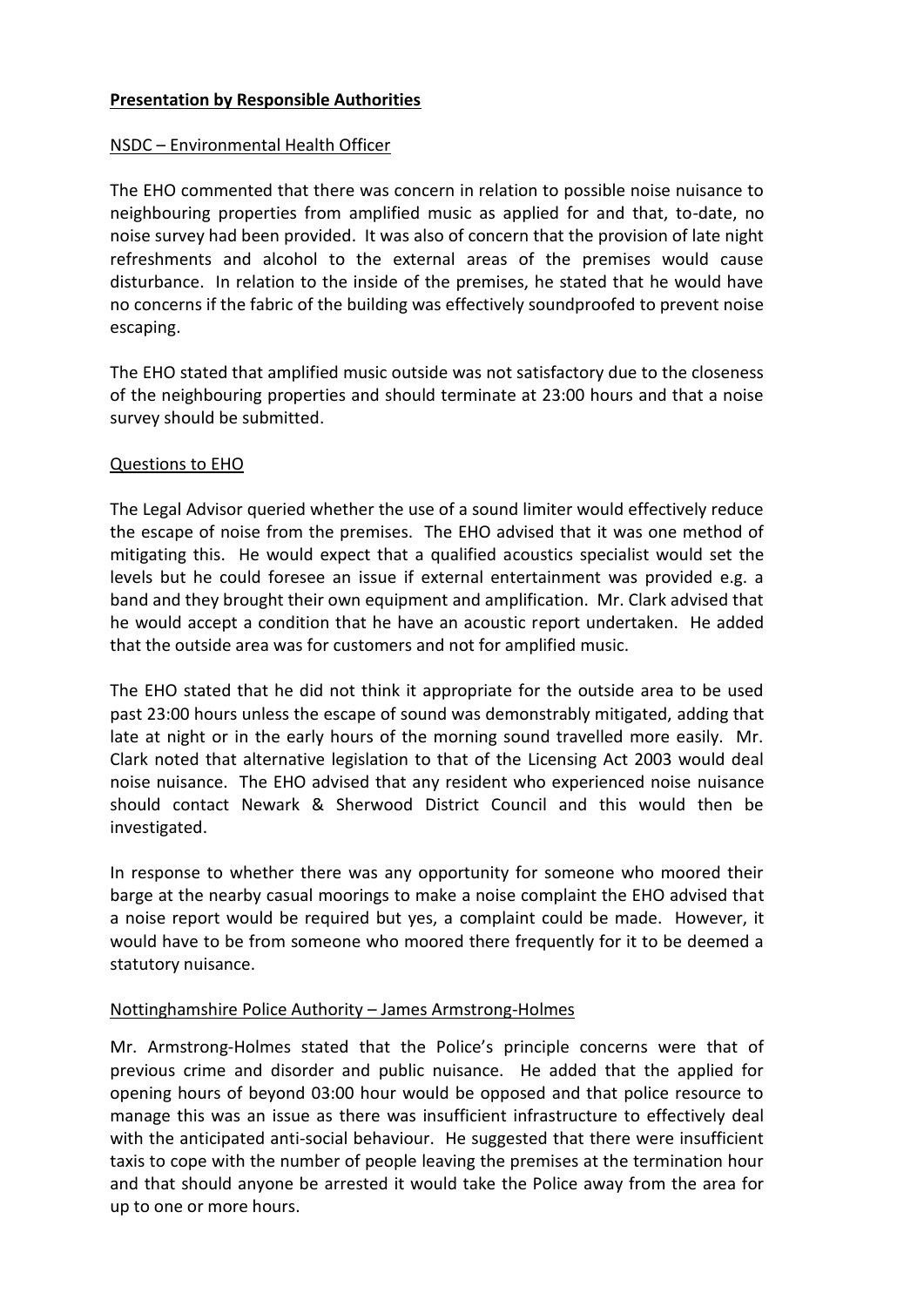## Questions to Police Authority

In response to a question about the number of Officers in the teams which covered the Newark town area, Mr. Armstrong-Holmes stated that the Neighbourhood Team operated from 03:00 hours onwards but did not know the number of Officers therein. The Response Team operated until 03:00 hours and had 6 Officers. Mr. Armstrong-Holmes also confirmed that these were limited resources and deployed to where senior officers deemed appropriate.

Mr. Clark commented that he had met with both the Council and the Police at the venue. The Police had indicated that it was a fresh start and that they would not be using old information in considering the application. Mr. Armstrong-Holmes stated that the Police objections were based entirely on the application and crime statistics from other premises had not been used.

In response to Mr. Clark commenting that Newark was not a small town and that it was larger by 10% than Mansfield, Mr. Armstrong-Holmes stated that it was smaller than a city. Kate Ansty of Nottinghamshire Police advised that the night time economy in Mansfield placed higher demands on Police resources. The Panel's Legal Advisor noted that there may be more Police in the Mansfield area due to crime and disorder and not because of licensing related matters.

Mr. Clark queried whether his application was at a disadvantage due to a lack of Police Officer availability after 03:00 hours. He also queried whether it would be possible to put on an extended shift to protect the public and residents and whether there was anything unique to Newark that should determine an earlier termination hour. In response Daveen Brown and Kate Ansty advised that it was due to resources and that Newark Police Station did not have a custody suite.

In response to Mr. Armstrong-Holmes comment about insufficient taxis, Mr. Clark stated that he had spoken with taxi operators who had said they would provide vehicles if there was sufficient footfall. He queried what would happen, should the licence be granted, if an incident occurred after 03:00 hours. Daveen Brown advised that resources would be sent from elsewhere and that a staggered exit from the premises would be preferred.

# **Presentation by Representors**

### Presentation by Mr. Tony Aspbury

Mr. Aspbury stated that he had lived at his property for over 40 years but for the last 20 years of that he had suffered problems because of the premises. Between 08:00 hours and 00:00 hours it was not a problem but from 00:00 hours to 04:00 hours it was. When previously opened it had attracted a 'feral' element and Mr. Aspbury believed that this would again be the case. He stated that the venue could not be separated from the clientele and that it was not about an evening economy or a café culture. If the licence was granted it would be severely detrimental to the nearby residents, adding that the Council's Town Fund Bid would also be compromised. He invited the Panel to put aside the public consultation carried out by Mr. Clark and that it be refused outright, but should it be granted that it be severely conditioned.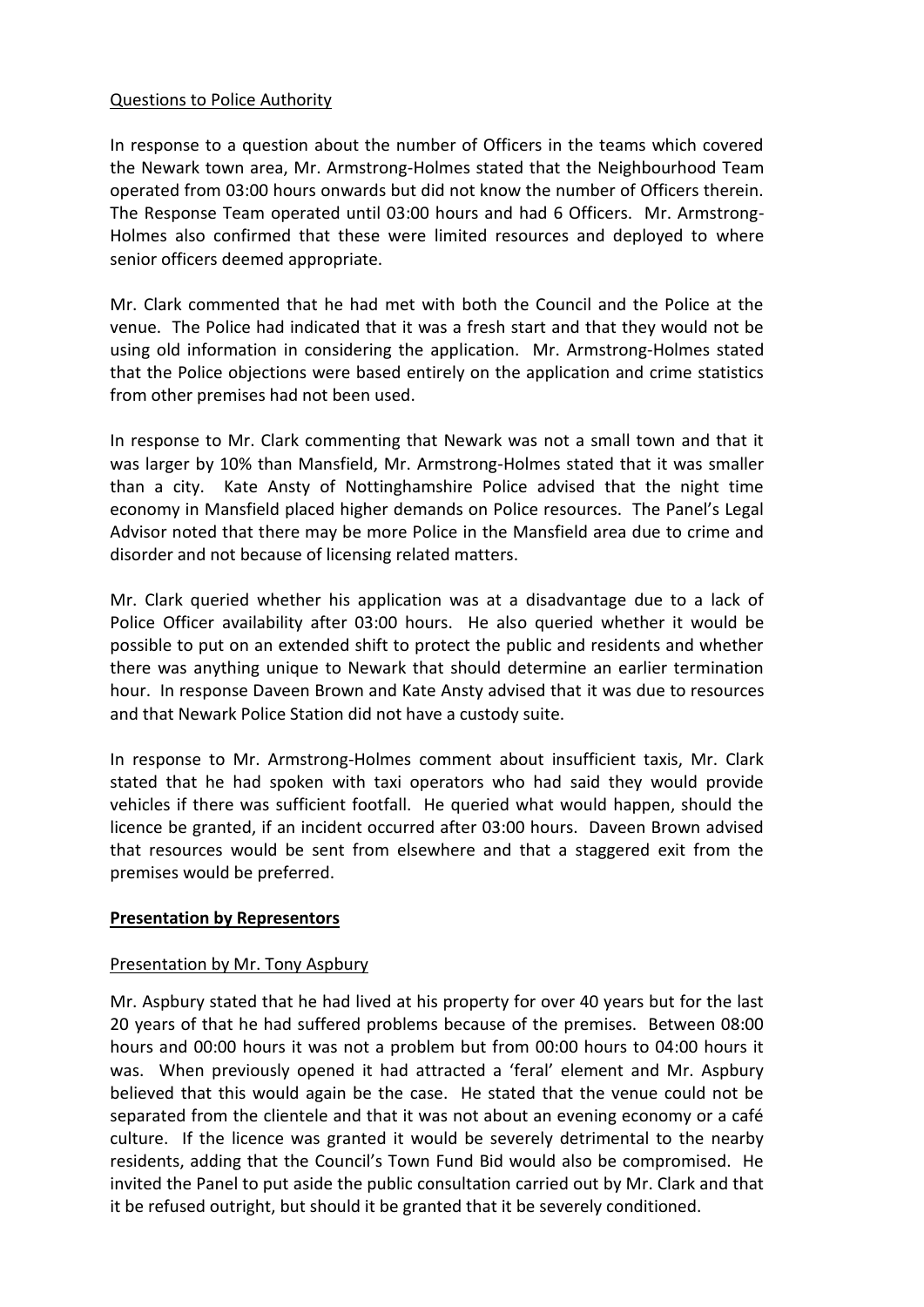#### Questions to Mr. Aspbury

Mr. Clark acknowledged Mr. Aspbury's concerns but stated that it was a different application. He queried what the difference was between a 03:00 hours and a 04:00 hours termination hour. Mr. Aspbury stated that it would spread the behaviour. In response to how many times he had reported incidents to the Police, Mr. Aspbury advised that he had done several times and also to the premises, but that no action had been taken.

#### Presentation by Mr. Denis Power-Neads

Mr. Power-Neads reaffirmed his written representations adding that it was his opinion that the current fire safety report was insufficient to make the premises safe. He acknowledged that this was outside of the remit of the Licensing Act 2003.

#### Presentation by Mr. Mark Larter

Mr. Larter acknowledged and agreed with the comments made by Mr. Aspbury. He added that he was not against the use of the premises but he did strongly object to the hours applied for.

#### Presentation by Linda Reeves

Ms Reeves reaffirmed her written submission and also agreed with the comments made by Mr. Aspbury

### Presentation by Millgate Conservation Society – Mrs Sue Pickles

Mrs Pickles also reaffirmed her written submission but commented that she welcomed the reuse of the building.

#### Presentation by Lucy Worrall

Ms Worrall spoke in support of the application. She stated that the application should not be determined by what happened previously. She added that the age demographic which she fell within welcomed the venue and would mean that they did not have to travel to enjoy a similar type of entertainment. She stated that not everyone should be tarnished with the same brush and that she believed it would be an asset to the town.

### **Summing Up**

### Nottinghamshire Police Authority

Mr. Armstrong-Holmes stated that he reiterated the earlier comments he had made and that the Police remained opposed to the granting of the licence. It was their belief that the application undermined the licensing objectives of crime and disorder and public nuisance.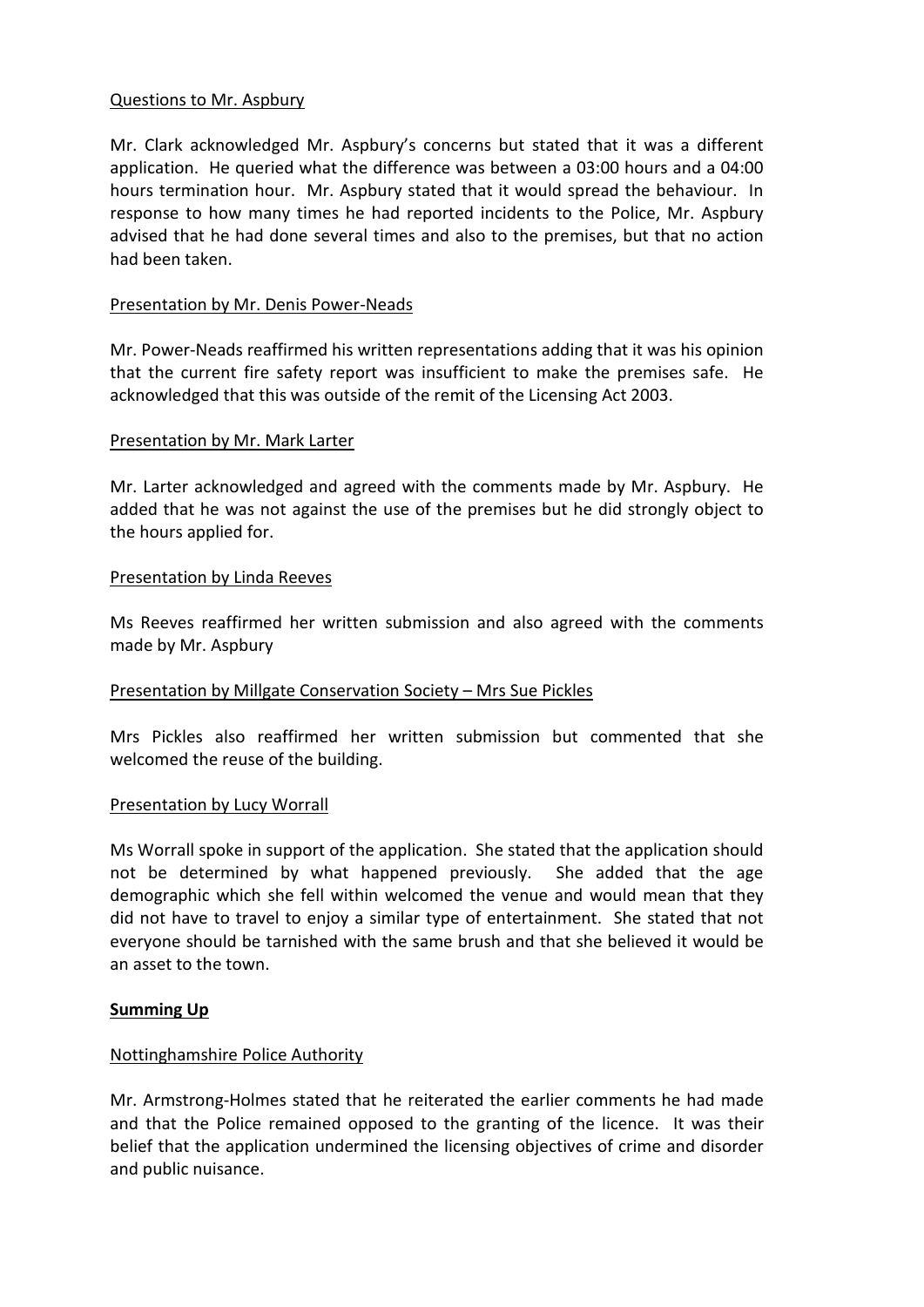## Millgate Conservation Society

Mrs Pickles commented that through social media Mr. Clark had demonstrated a need/hunger for the building to be repurposed. She stated that she would be willing for that to happen but with limited opening hours but that any conditions applied would be difficult with such a multifaceted offer. She would like to see the building back in use but not the outside area after 00:00 hours.

## Applicant

Mr. Clark referred to the location of the residential properties, specifically that those at the rear of the premises did not commence until after the towpath ended.

He noted that there were numerous reasons why the Panel could refuse the application but that he welcomed support to repurpose the building. The application was a new proposal and would not be viable without the hours as applied for, adding that if they could be financially viable until 03:00 hours they would not have submitted the application until 04:00 hours.

He stated that they would charge and deliver a quality product and that he would accept being conditioned about alcohol pricing. He added that he felt he had also reached a near agreement with the EHO in relation to potential noise issues.

Mr. Clark finished by stating that it was an opportune time to reopen the venue as the town was seeing other venues closing.

# **Decision**

The decision of the Licensing Panel was to:

- 1. Grant the Licence but with the hours varied from that in the application (see 2 and 3 below) and with the conditions set out at 1 to 19 below applied to the licence.
- 2. Opening Hours and Hours of Licensable Activity as per Tables below:-

| All Outdoor Activities, Including Consumption of Alcohol, to Cease at 23:00 |             |             |
|-----------------------------------------------------------------------------|-------------|-------------|
| hours                                                                       |             |             |
| Opening Hours for each Floor are as follows:                                |             |             |
| • Sunday to Thursday                                                        |             |             |
| <b>First Floor</b>                                                          | 08:00 hours | 00:00 hours |
| <b>Ground Floor</b>                                                         | 08:00 hours | 01:30 hours |
| <b>Basement</b>                                                             | 08:00 hours | 02.00 hours |
| • Friday & Saturday                                                         |             |             |
| First Floor-                                                                | 08:00 hours | 01:00 hours |
| <b>Ground Floor</b>                                                         | 08:00 hours | 02:30 hours |
| Basement - 03:30 hours                                                      | 08:00 hours | 03.30 hours |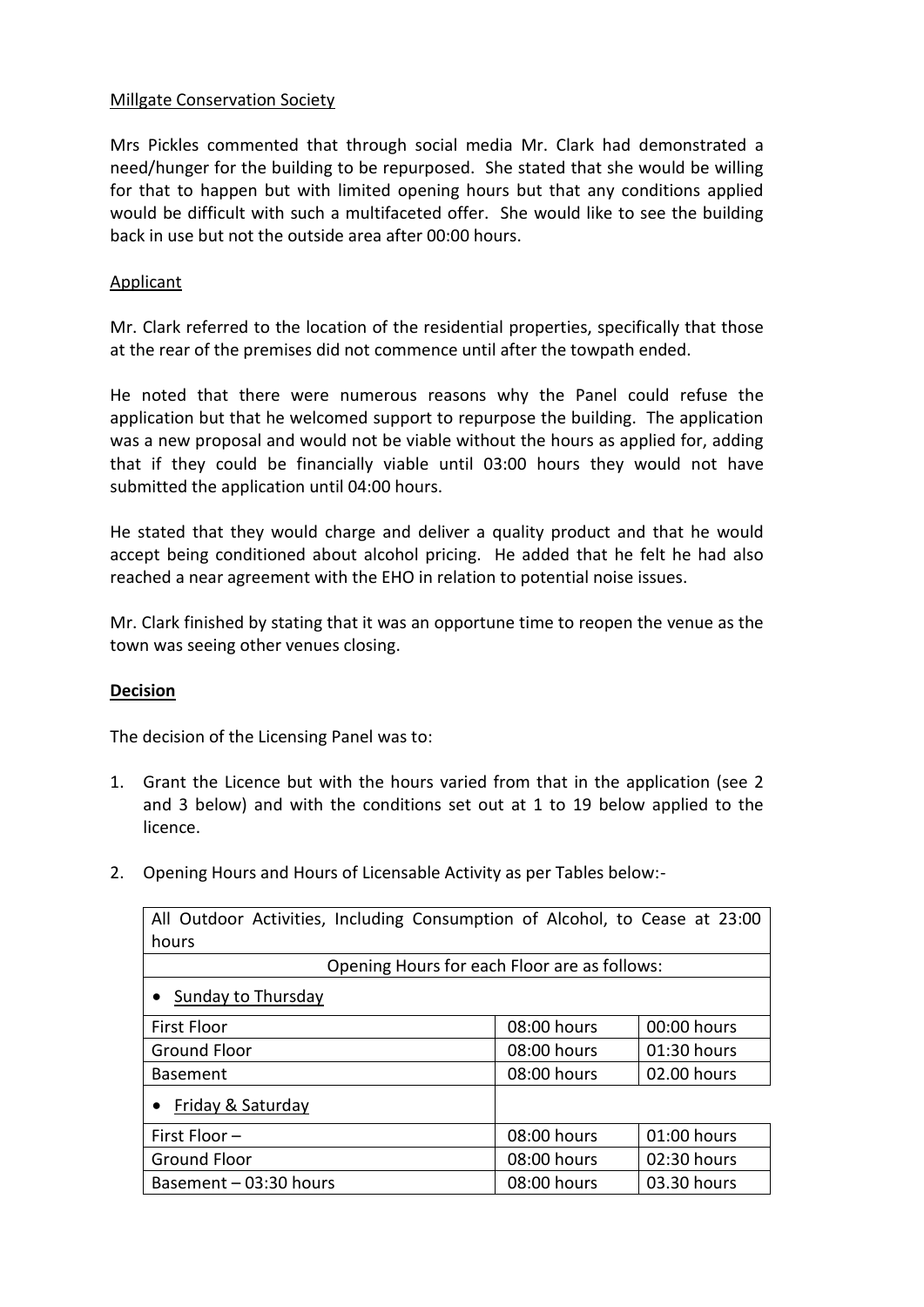3. Licensable activities shall be permitted on site at the following times:

| Activity                 | <b>Proposed Timings</b>                                 |
|--------------------------|---------------------------------------------------------|
| Plays (indoors)          | 08:00 to 00:30 HOURS - SUNDAY TO THURSDAY               |
|                          | 08:00 to 02:45 HOURS - FRIDAY & SATURDAY                |
|                          |                                                         |
| Outdoors                 | 08:00 to 23:00-any day of the week but a maximum of 4   |
|                          | days per week.                                          |
| Films (indoors)          | 08:00 to 00:30 HOURS - SUNDAY TO THURSDAY               |
|                          | 08:00 to 02:45 HOURS - FRIDAY & SATURDAY                |
|                          |                                                         |
| Outdoors                 | 08:00 to 23:00 any day of the week but a maximum of 4   |
|                          | days per week                                           |
| Live Music indoors       | 08:00 to 00:30 HOURS - SUNDAY TO THURSDAY               |
|                          | 08:00 to 02:45 HOURS - FRIDAY & SATURDAY                |
|                          | (a) maximum of 4 days per week. However, this cannot    |
|                          | be taken to include 4 hours of music from 21:00hrs -    |
|                          | 00:00 equal to day 1 per week and continuing $00:00 -$  |
|                          | 04:00 hours the following consecutive day. EG Saturday  |
|                          | 21:00-00:00continuing to Sunday 04:00 would not be      |
|                          | acceptable. This would apply to any 2 consecutive days. |
|                          |                                                         |
| Outdoors                 | 8:00 to 23:00 any day of the week but a maximum of 4    |
|                          | days per week and the condition (a) above re continuing |
|                          | over consecutive days applies.                          |
| Recorded<br><b>Music</b> | 08:00 to 00:30 HOURS - SUNDAY TO THURSDAY               |
| (indoors)                | 08:00 to 02:45 HOURS - FRIDAY & SATURDAY                |
| Outdoors                 | 8:00 to 23:00 any day of the week but a maximum of 4    |
|                          | days per week and the condition (a) above re continuing |
|                          | over consecutive days applies.                          |
| Performance of           | 08:00 to 00:30 HOURS - SUNDAY TO THURSDAY               |
| dance (indoors)          | 08:00 to 02:45 HOURS - FRIDAY & SATURDAY                |
|                          |                                                         |
| Outdoors                 | 8:00 to 23:00 any day of the week but a maximum of 4    |
|                          | days per week and the condition (a) above re continuing |
|                          | over consecutive days applies.                          |
| Anything of a<br>similar | 08:00 to 00:30 HOURS - SUNDAY TO THURSDAY               |
| description              | 08:00 to 02:45 HOURS - FRIDAY & SATURDAY                |
| (indoors)                |                                                         |
|                          |                                                         |
| Outdoors                 | 8:00 to 23:00 any day of the week but a maximum of 4    |
|                          | days per week and the condition (a) above re continuing |
|                          | over consecutive days applies.                          |
| Late night               | 08:00 to 02:00 HOURS - SUNDAY TO THURSDAY               |
| refreshment              | 08:00 to 03:30 HOURS - FRIDAY & SATURDAY                |
| (indoors)                |                                                         |
|                          |                                                         |
| Outdoors                 | 8:00 to 23:00 any day of the week but a maximum of 4    |
|                          | days per week and the condition (a) above re continuing |
|                          | over consecutive days applies.                          |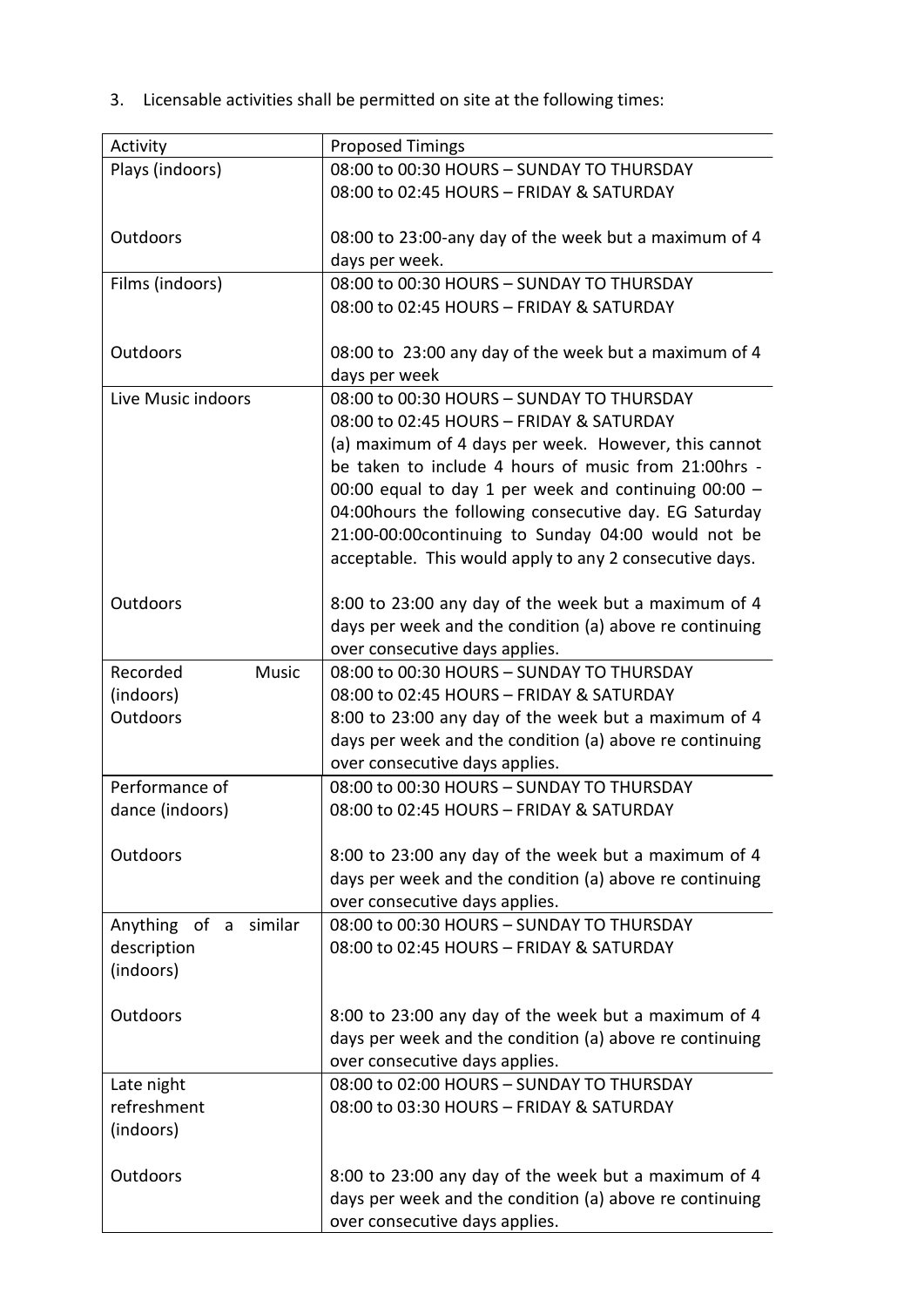|           | Supply of alcohol (both   08:00 to 01:30 HOURS - SUNDAY TO THURSDAY  |
|-----------|----------------------------------------------------------------------|
|           | on premises and off $\vert$ 08:00 to 03:00 HOURS - FRIDAY & SATURDAY |
| premises) |                                                                      |

- 4. The mandatory conditions, which apply to licences granted under the Licensing Act 2003 and set out at Annex 1 of the committee report, shall apply to the licence.
- 5. The conditions specified in the applicants operating schedule set out at Annex 2 of the committee report shall apply to the licence; save for the amendments highlighted in bold at Annex 2 of this letter. These are attached at the end of this letter for ease of reference
- 6. There shall be no activities in the outside area to the rear of the premises including the bandstand area after 23:30 each day.
- 7. No food or drinks to be taken outside into the smoking area after 11pm
- 8. The smoking area is to be closed/no entry permitted to it 20 minutes before closure of the basement floor of the premises
- 9. Before the premises may open to the public, the Applicant shall commission and undertake a full sound survey and consult on noise limitation options available. Such survey results will be sent to Newark & Sherwood District Council prior to the venue being open to the public. The Applicant shall cooperate with the relevant Environmental Health Officers of the Council to ensure noise nuisance is not created by the premises.
- 10. Before the premises may open to the public, the Applicant shall commission and have undertaken a Fire Risk Assessment for all areas of the premises including the bandstand and rear outdoor area. The results of this assessment will be sent to Newark & Sherwood District Council prior to the venue opening to the public.
- 11. The appropriate capacity for patrons is to be established by the Fire Risk Assessment and then the Applicant will ensure that at all times this capacity per floor and in the total venue is not exceeded at any time.
- 12. No off sales of alcohol can be made unless a food order of a minimum of £10.00 is made at the same time and ordered by the same person to the same address.
- 13. No open or decanted containers of alcohol may be carried in a delivery vehicle nor provided to customers on any delivery
- 14. Any off sales deliveries including sale of alcohol must be delivered to a named person by way of delivery to a residential or commercial/business address and not to any open public place such as a park, street or wharf.